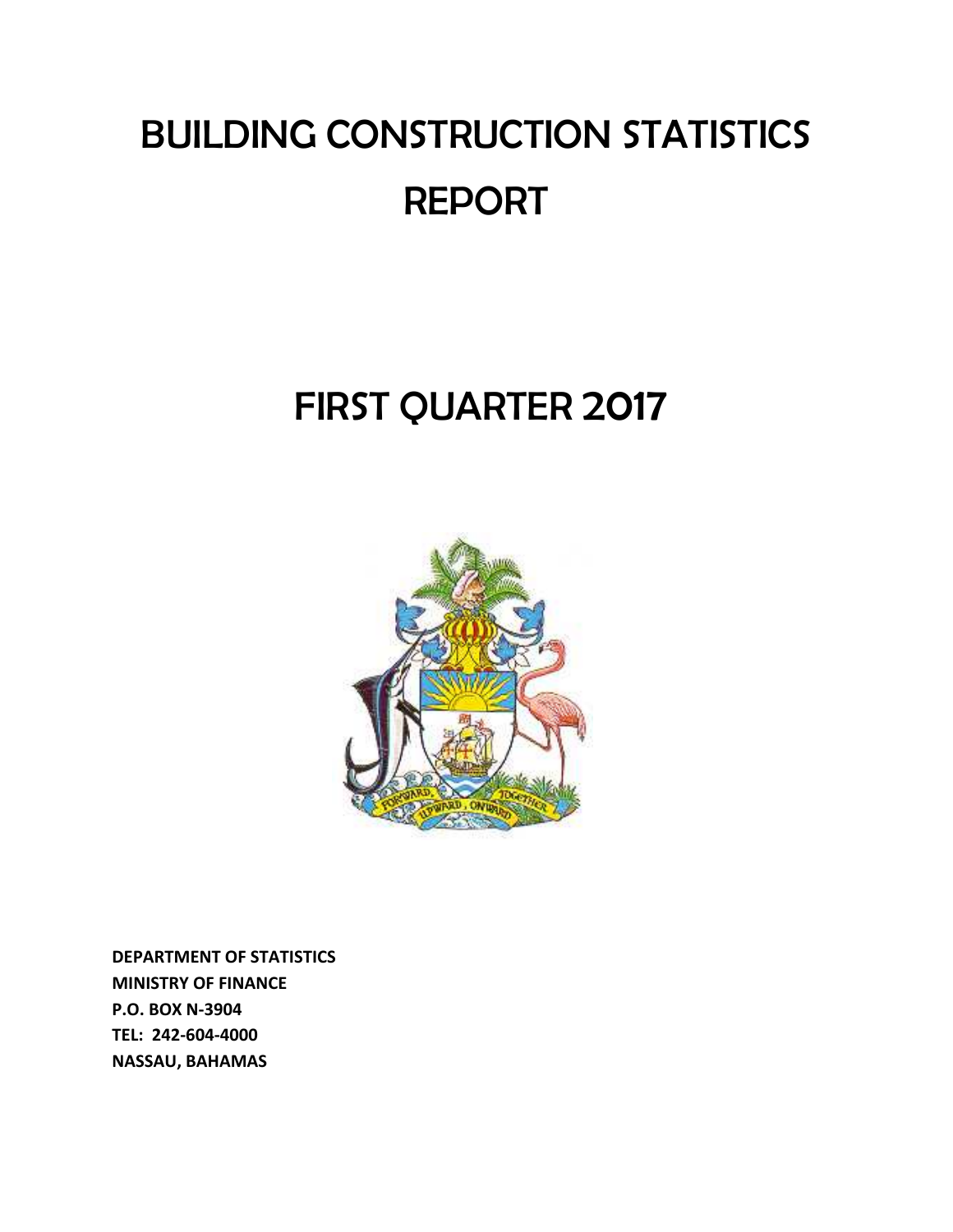### **PRESS RELEASE:**

### **THE DEPARTMENT OF STATISTICS RELEASES BUILDING CONSTRUCTION STATISTICS**

The National Accounts section of the Department of Statistics announces the release of the Building Construction Statistics for the first quarter of 2017.

The basic data are collected by the Ministry of Works located in New Providence and Grand Bahama, the Department of Local Government in conjunction with the Family Island Administrators, and the Grand Bahama Port Authority. The Permits data includes New Providence, Grand Bahama and the Family Islands. The Starts and Completions are only New Providence and Grand Bahama. The information is collected and summarized on a monthly basis by the aforementioned organizations, then forwarded to the Department of Statistics where it is processed, analyzed and published.

### **CONSTRUCTION PROGRESSION**

*Construction Permits* represent permission to construct, add or renovate a structure (i.e. buildings, walls, docks, etc.) at which time the estimated cost of the proposed structure is given.

*Construction Starts* represent those structures on which the first phase of construction has begun.

*Construction Completions* represent those structures which are registered as being completed.

### **TYPE OF CONSTRUCTION**

*"Public"* represents construction of buildings for public use such as schools, offices, airports, etc. by the Government.

*"Private/Residential"* represents construction of residential structures such as houses, apartments and duplexes.

*"Commercial/Industrial"* represents construction of offices, churches, malls, hotels etc. by private businesses or individuals.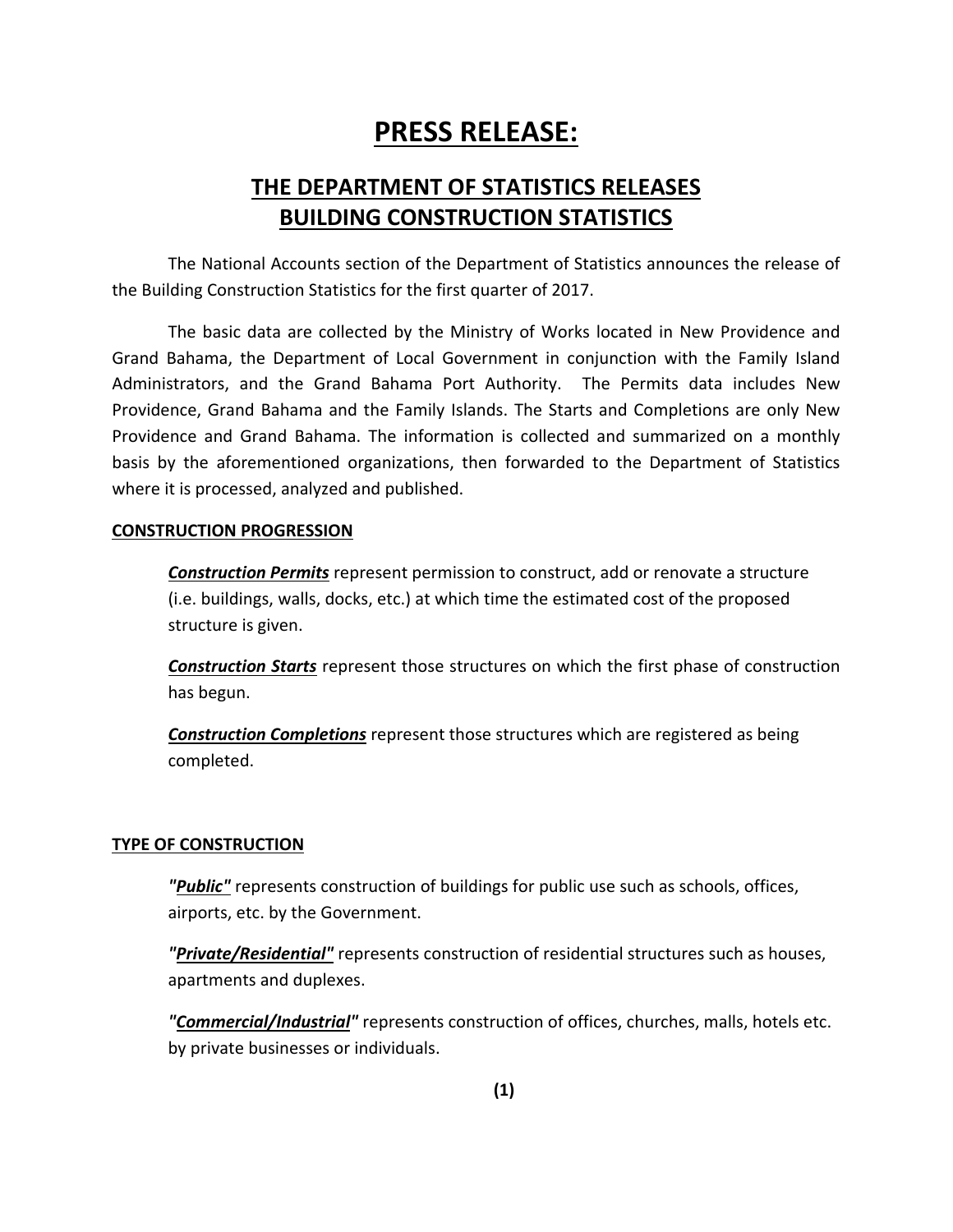### **DATA HIGHLIGHTS:**

### **1st Quarter 2017 vs 1st Quarter 2016**

#### **CONSTRUCTION PERMITS**

The first quarter data for 2017 indicated that the total number of Permits Issued for All Bahamas (283) was one unit higher than the figure recorded in the first quarter of 2016. During that same period, the value of Permits Issued decreased to \$94 million in 2017 from \$155 million in 2016. The Commercial/Industrial decreased by \$34 million. The Private/Residential Sector reflected a decrease of approximately \$18 million and the Public Sector by \$9 million.

#### **CONSTRUCTION STARTS**

In the first quarter of 2017, the total number of Construction Starts All Bahamas (102) was lower than that of the first quarter of 2016, which was 127 reflecting a difference of 25. The value, however, increased by approximately \$33 million. The most notable increases during this period were in the Public Sector with an increase of \$29 million and the Commercial/Industry Sector, with an increase of approximately \$9 million.

#### **CONSTRUCTION COMPLETIONS**

The total number of Construction Completions in the first quarter of 2017 showed an increase of 11 units, with 125 units in the first quarter of 2016 compared to 136 in the first quarter of 2017. This increase was also reflected in the value, which increased from approximately \$42 million in the first quarter of 2016 to approximately \$49 million in the corresponding period in 2017.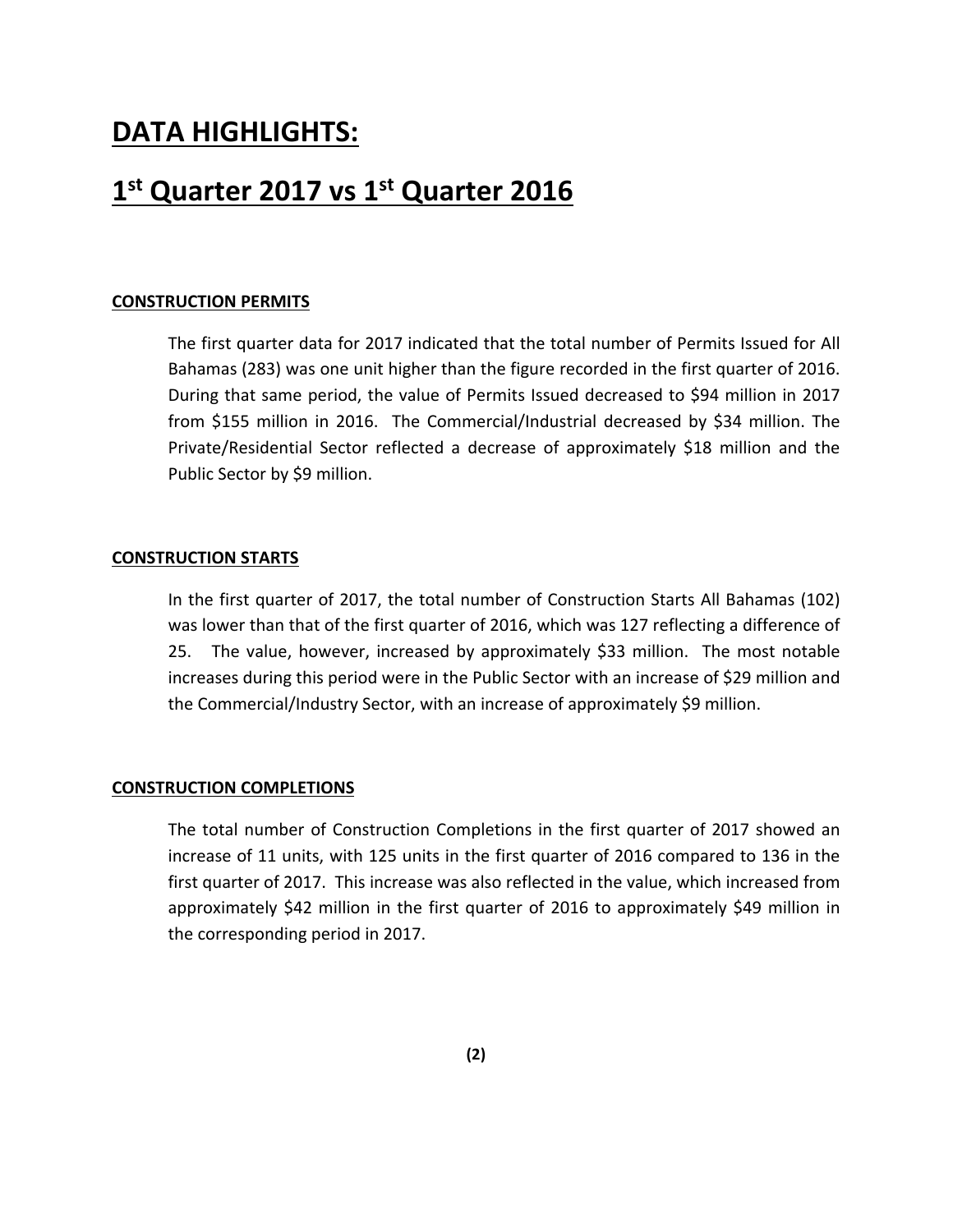|               |                                |                                  |                |                         | <b>NUMBER OF CONSTRUCTION PERMITS ISSUED</b> |                                  |                |              |
|---------------|--------------------------------|----------------------------------|----------------|-------------------------|----------------------------------------------|----------------------------------|----------------|--------------|
|               |                                |                                  |                | ALL BAHAMAS BY QUARTER  |                                              |                                  |                |              |
|               |                                |                                  |                | 2014 - 1ST QUARTER 2017 |                                              |                                  |                |              |
|               |                                |                                  |                |                         |                                              |                                  |                |              |
|               |                                | <b>NEW PROVIDENCE</b>            |                |                         |                                              | <b>GRAND BAHAMA</b>              |                |              |
| <b>PERIOD</b> | PRIVATE/<br><b>RESIDENTIAL</b> | COMMERCIAL/<br><b>INDUSTRIAL</b> | <b>PUBLIC</b>  | <b>TOTAL</b>            | PRIVATE/<br><b>RESIDENTIAL</b>               | COMMERCIAL/<br><b>INDUSTRIAL</b> | <b>PUBLIC</b>  | <b>TOTAL</b> |
| 2014          | 851                            | 221                              | 16             | 1088                    | 194                                          | 104                              | 8              | 306          |
| 1ST QTR       | 198                            | 43                               | 3              | 244                     | 63                                           | 29                               | 4              | 96           |
| 2ND QTR       | 218                            | 61                               | 6              | 285                     | 60                                           | 32                               | 1              | 93           |
| 3RD QTR       | 240                            | 55                               | 5              | 300                     | 33                                           | 18                               | $\overline{2}$ | 53           |
| 4TH QTR       | 195                            | 62                               | 2              | 259                     | 38                                           | 25                               | 1              | 64           |
| 2015          | 730                            | 232                              | 7              | 969                     | 189                                          | 104                              | 19             | 312          |
| 1ST QTR       | 187                            | 48                               | 3              | 238                     | 38                                           | 21                               | 1              | 60           |
| 2ND QTR       | 205                            | 83                               | 0              | 288                     | 41                                           | 23                               | 6              | 70           |
| 3RD QTR       | 194                            | 52                               | 2              | 248                     | 26                                           | 26                               | 2              | 54           |
| 4TH QTR       | 144                            | 49                               | 2              | 195                     | 84                                           | 34                               | 10             | 128          |
| 2016          | 689                            | 200                              | 7              | 896                     | 114                                          | 83                               | 9              | 206          |
| 1ST QTR R     | 188                            | 39                               | 2              | 229                     | 25                                           | 23                               | 4              | 52           |
| 2ND QTR R     | 182                            | 30                               | 2              | 214                     | 48                                           | 37                               | 4              | 89           |
| 3RD QTR R     | 184                            | 81                               | 1              | 266                     | 24                                           | 14                               | 0              | 38           |
| 4TH QTR R     | 135                            | 50                               | 2              | 187                     | 17                                           | 9                                | 1              | 27           |
| 2017          | 184                            | 28                               | 5              | 217                     | 32                                           | 28                               | 5              | 65           |
| 1ST QTR       | 184                            | 28                               | 5              | 217                     | 32                                           | 28                               | 5              | 65           |
|               |                                | <b>OTHER FAMILY ISLANDS</b>      |                |                         |                                              | <b>THE BAHAMAS</b>               |                |              |
| <b>PERIOD</b> | PRIVATE/                       | COMMERCIAL/                      | <b>PUBLIC</b>  | <b>TOTAL</b>            | PRIVATE/                                     | COMMERCIAL/                      | <b>PUBLIC</b>  | <b>TOTAL</b> |
|               | <b>RESIDENTIAL</b>             | <b>INDUSTRIAL</b>                |                |                         | <b>RESIDENTIAL</b>                           | <b>INDUSTRIAL</b>                |                |              |
| 2014          | 4                              | 15                               | 5              | 24                      | 1049                                         | 340                              | 29             | 1418         |
| 1st QTR       | 0                              | $\mathbf 0$                      | 0              | 0                       | 261                                          | 72                               | $\overline{7}$ | 340          |
| 2nd QTR       | 2                              | 2                                | 0              | 4                       | 280                                          | 95                               | 7              | 382          |
| 3rd QTR       | $\overline{2}$                 | $\mathbf{1}$                     | 0              | 3                       | 275                                          | 74                               | 7              | 356          |
| 4th QTR       | $\pmb{0}$                      | 12                               | 5              | 17                      | 233                                          | 99                               | 8              | 340          |
| 2015          | 18                             | 10                               | 3              | 31                      | 937                                          | 346                              | 29             | 1312         |
| 1st QTR       | $\mathbf{1}$                   | $\mathbf{1}$                     | $\overline{2}$ | $\overline{4}$          | 226                                          | 70                               | 6              | 302          |
| 2nd QTR       | 1                              | 3                                | 0              | 4                       | 247                                          | 109                              | 6              | 362          |
| 3rd QTR       | 15                             | 3                                | 0              | 18                      | 235                                          | 81                               | 4              | 320          |
| 4th QTR       | 1                              | 3                                | 1              | 5                       | 229                                          | 86                               | 13             | 328          |
| 2016          | 2                              | 3                                | 2              | 7                       | 805                                          | 286                              | 18             | 1,109        |
| 1ST QTR R     | 0                              | 1                                | 0              | $\mathbf{1}$            | 213                                          | 63                               | 6              | 282          |
| 2ND QTR R     | $\mathbf{1}$                   | $\mathbf 0$                      | 1              | 2                       | 231                                          | 67                               | 7              | 305          |
| 3RD QTR R     | 0                              | 1                                | 0              | $\mathbf{1}$            | 208                                          | 96                               | 1              | 305          |
| 4TH QTR R     | 1                              | 1                                | 1              | 3                       | 153                                          | 60                               | 4              | 217          |
| 2017          | 0                              | 0                                | 1              | 1                       | 216                                          | 56                               | 11             | 283          |
| 1ST QTR       | 0                              | 0                                | 1              | $\mathbf{1}$            | 216                                          | 56                               | 11             | 283          |
| R: Revised    |                                |                                  |                |                         |                                              |                                  |                |              |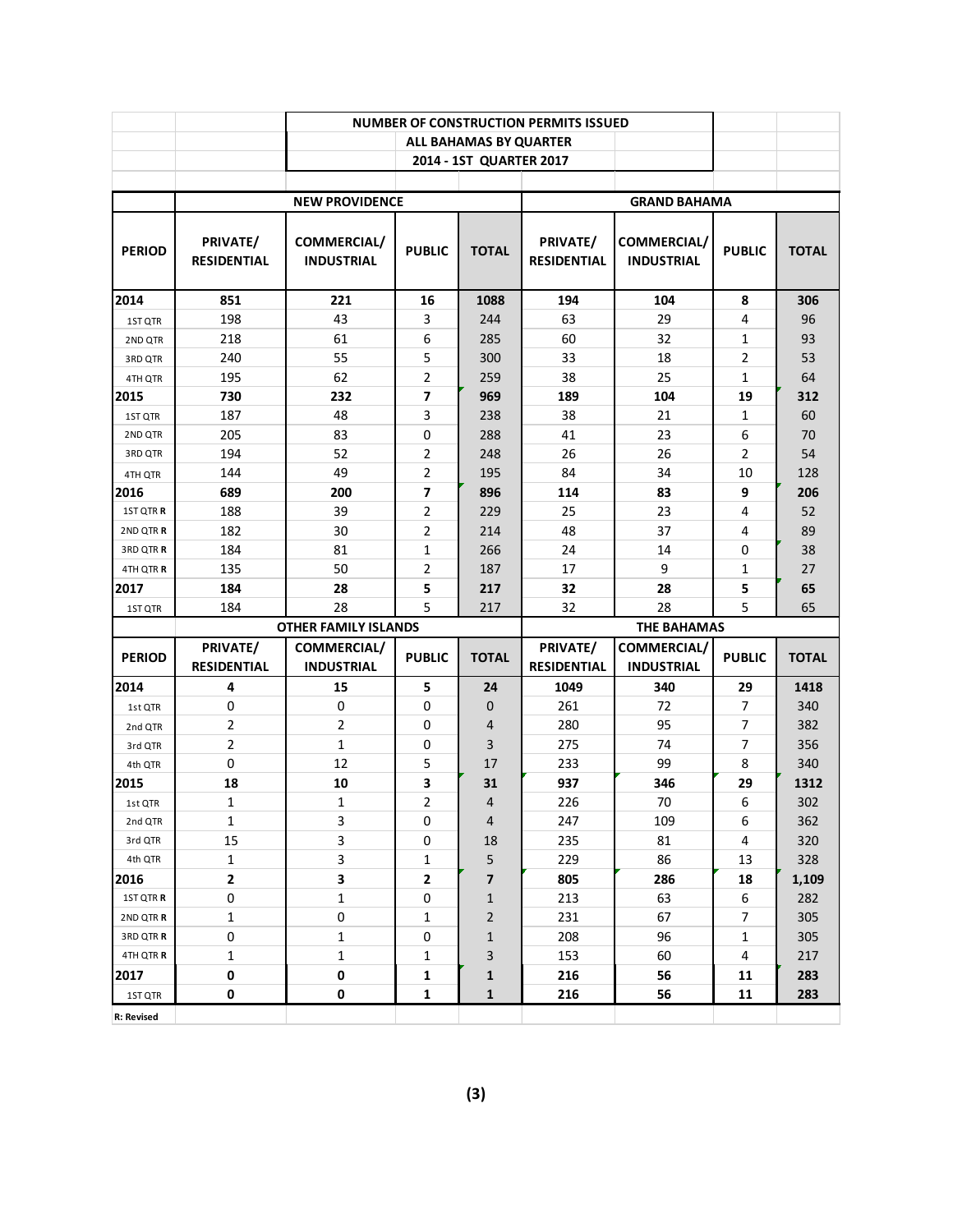|               |                                                      |                                   |                          |                         | <b>VALUE OF CONSTRUCTION PERMITS ISSUED</b> |                                   |                  |              |
|---------------|------------------------------------------------------|-----------------------------------|--------------------------|-------------------------|---------------------------------------------|-----------------------------------|------------------|--------------|
|               |                                                      |                                   |                          | ALL BAHAMAS BY QUARTER  |                                             |                                   |                  |              |
|               |                                                      |                                   |                          | 2014 - 1ST QUARTER 2017 |                                             |                                   |                  |              |
|               |                                                      |                                   |                          |                         |                                             |                                   | (BSD '000)       |              |
|               |                                                      | <b>NEW PROVIDENCE</b>             |                          |                         |                                             | <b>GRAND BAHAMA</b>               |                  |              |
| <b>PERIOD</b> | PRIVATE/<br><b>RESIDENTIAL</b>                       | <b>COMMERCIAL</b><br>/ INDUSTRIAL | <b>PUBLIC</b>            | <b>TOTAL</b>            | PRIVATE/<br><b>RESIDENTIAL</b>              | <b>COMMERCIAL</b><br>/ INDUSTRIAL | <b>PUBLIC</b>    | <b>TOTAL</b> |
| 2014          | 298,315                                              | 155,487                           | 24,663                   | 478,465                 | 19,160                                      | 24,597                            | 408              | 44,165       |
| 1ST QTR       | 72,068                                               | 25,558                            | 251                      | 97,877                  | 5,477                                       | 6,434                             | 19               | 11,929       |
| 2ND QTR       | 56,252                                               | 18,316                            | 8,616                    | 83,184                  | 6,717                                       | 14,372                            | 75               | 21,164       |
| 3RD QTR       | 105,439                                              | 60,346                            | 15,721                   | 181,506                 | 3,097                                       | 1,088                             | 206              | 4,390        |
| 4TH QTR       | 64,556                                               | 51,267                            | 75                       | 115,898                 | 3,869                                       | 2,704                             | 109              | 6,681        |
| 2015          | 258,606                                              | 176,128                           | 12,074                   | 446,808                 | 26,621                                      | 21,110                            | 6,216            | 53,947       |
| 1ST QTR       | 45,459                                               | 28,030                            | 408                      | 73,897                  | 5,237                                       | 2,939                             | 60               | 8,236        |
| 2ND QTR       | 106,875                                              | 40,368                            |                          | 147,243                 | 4,614                                       | 9,433                             | 5,291            | 19,338       |
| 3RD QTR       | 59,662                                               | 19,505                            | 3,781                    | 82,949                  | 3,117                                       | 4,410                             | 430              | 7,957        |
| 4TH QTR       | 46,609                                               | 88,224                            | 7,885                    | 142,718                 | 13,654                                      | 4,328                             | 435              | 18,417       |
| 2016          | 292,242                                              | 124,443                           | 31,836                   | 448,522                 | 14,996                                      | 26,713                            | 9,505            | 51,214       |
| 1ST QTR R     | 52,505                                               | 21,587                            | 24,603                   | 98,695                  | 4,134                                       | 12,683                            | 599              | 17,415       |
| 2ND QTR R     | 59,128                                               | 14,652                            | 4,770                    | 78,549                  | 5,843                                       | 9,136                             | 211              | 15,190       |
| 3RD QTR R     | 100,670                                              | 49,508                            | 480                      | 150,658                 | 3,125                                       | 2,414                             |                  | 5,539        |
| 4TH QTR R     | 79,939                                               | 38,698                            | 1,983                    | 120,620                 | 1,895                                       | 2,480                             | 8,695            | 13,071       |
| 2017          | 35,663                                               | 16,345                            | 4,008                    | 56,016                  | 3,368                                       | 22,752                            | 12,113           | 38,233       |
| 1ST QTR       | 35,663                                               | 16,345                            | 4,008                    | 56,016                  | 3,368                                       | 22,752                            | 12,113           | 38,233       |
|               |                                                      |                                   |                          |                         |                                             |                                   |                  |              |
|               |                                                      | <b>OTHER FAMILY ISLANDS</b>       |                          |                         |                                             | <b>THE BAHAMAS</b>                |                  |              |
| <b>PERIOD</b> | PRIVATE/<br><b>RESIDENTIAL</b>                       | <b>COMMERCIAL</b><br>/ INDUSTRIAL | <b>PUBLIC</b>            | <b>TOTAL</b>            | PRIVATE/<br><b>RESIDENTIAL</b>              | <b>COMMERCIAL</b><br>/ INDUSTRIAL | <b>PUBLIC</b>    | <b>TOTAL</b> |
| 2014          | 2,128                                                | 20,974                            | 14,850                   | 37,952                  | 319,602                                     | 201,059                           | 39,921           | 560,582      |
| 1st QTR       |                                                      |                                   |                          |                         | 77,545                                      | 31,992                            | 270              | 109,806      |
| 2nd QTR       | 1,547                                                | 1,316                             |                          | 2,863                   | 64,516                                      | 34,005                            | 8,691            | 107,211      |
| 3rd QTR       | 581                                                  | 10                                |                          | 591                     | 109,117                                     | 61,443                            | 15,927           | 186,487      |
| 4th QTR       |                                                      | 19,648                            | 14,850                   | 34,498                  | 68,424                                      | 73,619                            | 15,034           | 157,077      |
| 2015          | 27,026                                               | 24.247                            | 1,194                    | 52,467                  | 312,253                                     | 221.484                           | 19,484           | 553,221      |
| 1st QTR       | 1,500                                                | 1,500                             | 821                      | 3,821                   | 52,196                                      | 32,469                            | 1,289            | 85,954       |
| 2nd QTR       | 200                                                  | 17,753                            |                          | 17,953                  | 111,689                                     | 67,554                            | 5,291            | 184,534      |
| 3rd QTR       | 24,846                                               | 2,064                             | $\overline{\phantom{0}}$ | 26,909                  | 87,625                                      | 25,979                            | 4,211            | 117,815      |
| 4th QTR       | 480                                                  | 2,930                             | 373                      | 3,783                   | 60,743                                      | 95,482                            | 8,693            | 164,918      |
| 2016          |                                                      |                                   |                          |                         |                                             |                                   |                  | 545,488      |
| 1ST QTR R     | 2,318                                                | 41,074<br>39,124                  | 2,360                    | 45,751<br>39,124        | 309,556<br>56,639                           | 192,231<br>73,393                 | 43,701<br>25,203 | 155,234      |
| 2nd QTR R     | 2,168                                                |                                   | 2,300                    | 4,468                   | 67,138                                      | 23,788                            | 7,280            | 98,207       |
| 3RD QTR R     |                                                      | 450                               |                          | 450                     | 103,795                                     | 52,372                            | 480              | 156,646      |
| 4TH QTR R     | 150                                                  | 1,500                             | 60                       | 1,710                   | 81,984                                      | 42,678                            | 10,738           | 135,401      |
| 2017          |                                                      |                                   | 218                      | 218                     | 39,031                                      | 39,097                            | 16,339           | 94,468       |
| 1ST QTR       |                                                      |                                   | 218                      | 218                     | 39,031                                      | 39,097                            | 16,339           | 94,468       |
|               | N.B.: Annual figures may not add up due to rounding. |                                   |                          |                         |                                             |                                   |                  |              |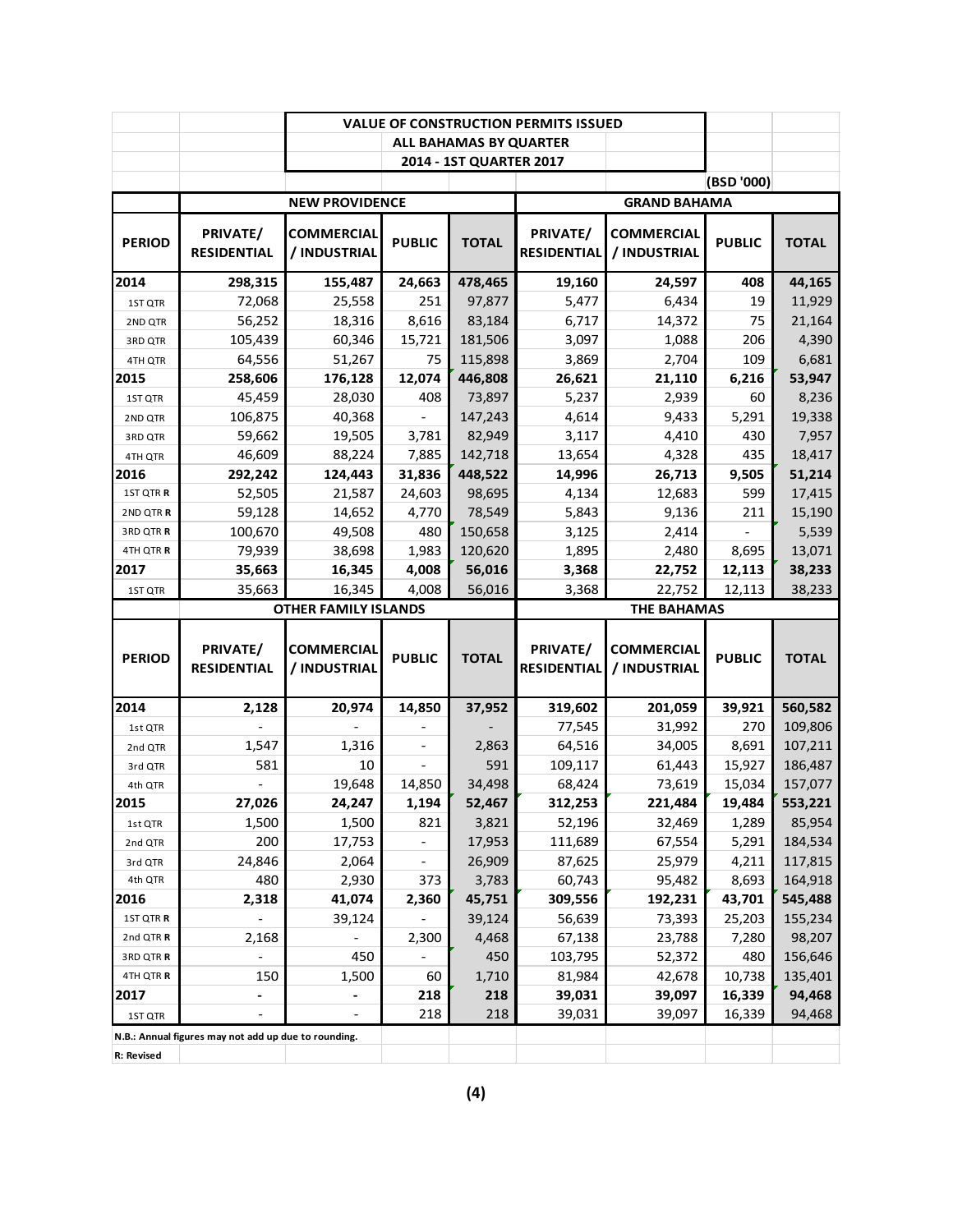|                |                                         | <b>NEW PROVIDENCE</b>                  |               |                |                         | GRAND BAHAMA                    |               |                 |                                      | <b>THE BAHAMAS</b>                     |               |            |
|----------------|-----------------------------------------|----------------------------------------|---------------|----------------|-------------------------|---------------------------------|---------------|-----------------|--------------------------------------|----------------------------------------|---------------|------------|
| <b>PERIOD</b>  | <b>RESIDENTIAL</b><br><b>PRIVATE</b>    | <b>COMMERCIAL</b><br><b>INDUSTRIAL</b> | <b>PUBLIC</b> | <b>TOTAL</b>   | RESIDENTIAL<br>PRIVATE/ | <b>COMMERCIAL</b><br>INDUSTRIAL | <b>PUBLIC</b> | TOTAL           | <b>ESIDENTIAL</b><br><b>PRIVATE/</b> | <b>COMMERCIAL</b><br><b>INDUSTRIAL</b> | <b>PUBLIC</b> | TOTAL      |
| 2014           | 297                                     | بیر                                    |               | ឌ្ល            | ຮ                       | ఙ                               |               | 118             | 11                                   | S)                                     | ≏             | 448        |
| 1st QTR        | ട്ട                                     | ⊨                                      |               | <b>UD</b>      | ಜ                       | 12                              |               | 96              | 119                                  | ន                                      |               | 143        |
| 2nd QTR        | ஐ                                       |                                        |               | 23             | ピ                       | 능                               |               | 32              | 89                                   | 5                                      |               | <b>102</b> |
| <b>3rd QTR</b> | ュ                                       | ص                                      |               | $^{18}$        | 1J                      | $\infty$                        |               | 25              | 88                                   | ニ                                      |               | <b>106</b> |
| 4th QTR        | ದಿ                                      |                                        |               | 69             | 5                       | ൭                               |               | 25              | ß                                    | 12                                     |               | 94         |
| 2015           |                                         | జ                                      |               | 291            | 33                      | ្ហ                              |               | 던               | ន្ធ                                  | ឌ                                      |               | t#         |
| 1st QTR        | ន្ត្រ                                   |                                        |               | $\overline{u}$ | 5                       | ص                               |               | 28              | 91                                   | 53                                     |               | 502        |
| 2nd QTR        |                                         |                                        |               | $\mathfrak{S}$ |                         | $\infty$                        |               | 50              | 53                                   |                                        |               | 98         |
| <b>3rd QTR</b> | $P$ $\approx$ $\approx$ $\frac{51}{21}$ |                                        |               | 93             | 7885                    |                                 |               | #               | 113                                  | 122                                    |               | 137        |
| 4th QTR        |                                         |                                        |               | Γg             |                         | <b>ដ ដ</b>                      |               | 53              | $\mathbb{S}^2$                       | $32\,$                                 |               | 114        |
| 2016           |                                         | ಹ                                      |               | 240            | <u>දි</u>               | జ                               |               | 112             | ប្ដ                                  | 컥                                      |               | 352        |
| 1st QTR        |                                         |                                        |               | 69             | ಜ                       |                                 |               | 85              | 115                                  | 〓                                      |               | 177        |
| 2nd QTR        | ಜ ಜ                                     |                                        |               | 79             | ≍                       |                                 |               | 32              | 94                                   |                                        |               | 巨          |
| Зга ФТК        | ਨੀ                                      |                                        |               | 49             | ص                       |                                 |               | 14              | ኳ                                    | $\infty$                               |               | ස          |
| <b>#hQTR</b>   | ਠੋ                                      |                                        |               | 43             | 9                       |                                 |               | $\infty$        | 45                                   |                                        |               | 끔          |
| 2017           | ස                                       | ದ                                      |               | 4              |                         |                                 | 능             | $\frac{25}{25}$ | 7                                    |                                        |               | 102        |
| 1st QTR        | ස                                       | 53                                     |               | 77             | 〓                       |                                 | 능             |                 | 74                                   | 17                                     | Ħ             | 102        |

**NUMBER OF**

**ALL**

**BAHAMAS BY QUARTER**

 **‐ 1ST**

**QUARTER**

**CONSTRUCTION**

**STARTS**

**ISSUED**

**R: Revised**

**N.B.: Annual figures may**

**not add up due to rounding.**

**(5)**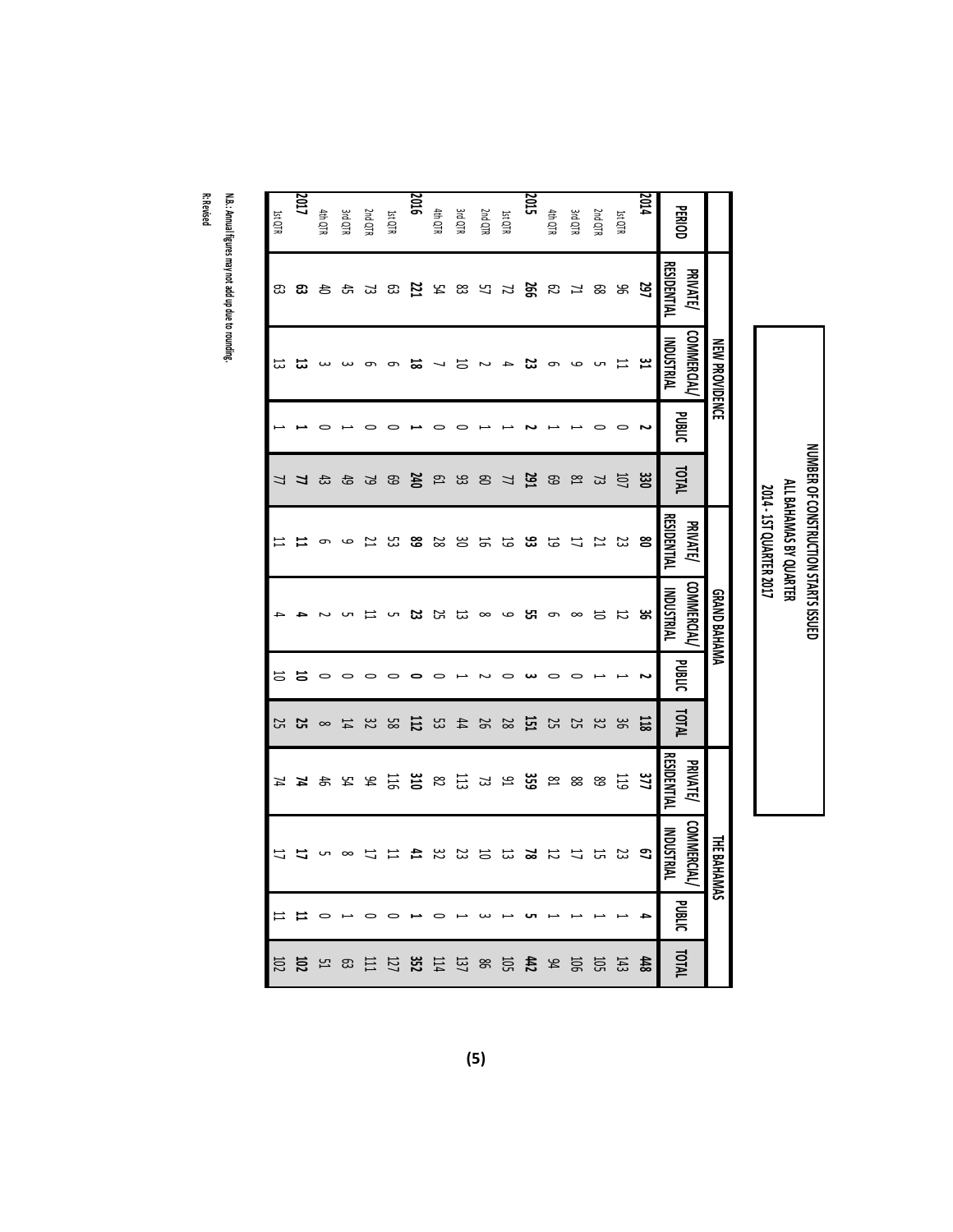|                  |                                                      |                                 |                 |              |                                       | VALUE OF CONSTRUCTION STARTS ISSUED    |                |              |                                       |                                  |                |              |
|------------------|------------------------------------------------------|---------------------------------|-----------------|--------------|---------------------------------------|----------------------------------------|----------------|--------------|---------------------------------------|----------------------------------|----------------|--------------|
|                  |                                                      |                                 |                 |              |                                       | ALL BAHAMAS BY QUARTER                 |                |              |                                       |                                  |                |              |
|                  |                                                      |                                 |                 |              |                                       | 2014 - 15T QUARTER 2017                |                |              |                                       |                                  |                |              |
|                  |                                                      |                                 |                 |              |                                       |                                        |                |              |                                       |                                  |                | (000, 0SB)   |
|                  |                                                      | <b>NEW PROVIDENCE</b>           |                 |              |                                       |                                        | GRAND BAHAMA   |              |                                       | <b>THE BAHAMAS</b>               |                |              |
| <b>PERIOD</b>    | <b>RESIDENTIAL</b><br><b>PRIVATE/</b>                | <b>COMMERCIAL</b><br>INDUSTRIAL | <b>PUBLIC</b>   | <b>TOTAL</b> | <b>RESIDENTIAL</b><br><b>PRIVATE/</b> | <b>COMMERCIAL</b><br><b>INDUSTRIAL</b> | <b>PUBLIC</b>  | <b>TOTAL</b> | <b>RESIDENTIAL</b><br><b>PRIVATE/</b> | <b>INDUSTRIAL</b><br>COMMERCIAL/ | <b>PUBLIC</b>  | <b>TOTAL</b> |
| <b>ALC</b>       | <b>ELO'LS</b>                                        | 21,216                          | 22              | 108,508      | 13,847                                | 6,845                                  | ຮ              | 20,771       | 100,918                               | 28,060                           | ឌ              | 129,279      |
| 1st QTR          | 32,408                                               | 12,473                          | $\blacksquare$  | $44,881$     | 3421                                  | 4,091                                  | C              | 7,516        | 35,829                                | 16,564                           | Сn             | 52,397       |
| 2nd QTR          | 15,174                                               | 897                             |                 | 15,943       | 3,598                                 | 2,104                                  | 54             | 5,777        | 18,772                                | 2,872                            | 54             | 21,719       |
| <b>3rdQTR</b>    | 17,165                                               | 4,527                           | $\overline{11}$ | 21,802       | 1350                                  | Z                                      | $\blacksquare$ | 3,384        | 20,526                                | 4,549                            | 日              | 25,186       |
| 4th QTR          | 22,324                                               | 3,447                           | $111$           | 25,883       | 3,467                                 | <b>P27</b>                             | $\blacksquare$ | 4,094        | 25,791                                | $4,075$                          | 日              | 29,977       |
| 2015             | 73, 135                                              | 20,338                          | 1,158           | 94,630       | 14,910                                | 5,276                                  | 5,020          | 25,205       | <b>BS,044</b>                         | 25,614                           | 6,178          | 119,836      |
| 1st QTR          | 20,210                                               | 2,059                           | R)              | 22,331       | 397                                   | 918                                    | $\cdot$        | 4,272        | 23,607                                | 2,934                            | R,             | 26,603       |
| 2nd QTR          | 17,359                                               | 948                             | 1,095           | 19,402       | 2,191                                 | 143                                    | N              | 2,354        | <b>USS'60</b>                         | 1001                             | $1,115$        | 21,756       |
| 3rd QTR          | 21,083                                               | 9,746                           | $\cdot$         | 30,828       | 4,540                                 | $1,175$                                | 5,000          | 10,715       | 25,622                                | 10,921                           | 5,000          | 41,543       |
| 4th QTR          | 14,483                                               | 7,586                           | $\blacksquare$  | 22,069       | 4,783                                 | $3,082$                                |                | 7,865        | 19,266                                | 10,668                           |                | 29,934       |
| <b>2016</b>      | 58,571                                               | 8,564                           | <b>SE</b>       | 67,383       | 14,958                                | 13,896                                 |                | 28,853       | 73,528                                | 22,459                           | 34)            | 96,237       |
| 1st QTR          | 13,701                                               | 4,667                           | $\blacksquare$  | 18,368       | 8,521                                 | $1,751$                                | $\blacksquare$ | 10,271       | 22,222                                | 6,418                            | $\blacksquare$ | 28,639       |
| 2nd QTR          | 19,217                                               | 1,387                           | ٠               | 20,604       | <b>2,907</b>                          | 6,977                                  | $\blacksquare$ | 9,884        | 22,124                                | 8,365                            |                | 30,489       |
| <b>3rdQTR</b>    | 11,753                                               | 1,368                           | <b>GtZ</b>      | 13,370       | 1,724                                 | 2,132                                  | $\blacksquare$ | 3857         | 13,477                                | 3,500                            | <b>GtZ</b>     | 17,227       |
| 4th QTR          | 13,900                                               | 1,142                           |                 | 15,041       | <b>1,806</b>                          | 3,035                                  |                | 4,841        | 15,705                                | 4,177                            |                | 19,882       |
| LDZ              | 16,200                                               | 14,565                          | 857             | 31,621       | 2,240                                 | 요                                      | 27,756         | 30,057       | 18,440                                | 14,626                           | 28,613         | 61,678       |
| 1st QTR          | 16,200                                               | 14,565                          | සි              | 31,621       | 2,240                                 | β                                      | 27,756         | 30,057       | 18,440                                | 14,626                           | 28,613         | 61,678       |
|                  | N.B.: Annual figures may not add up due to rounding. |                                 |                 |              |                                       |                                        |                |              |                                       |                                  |                |              |
| <b>R:Revised</b> |                                                      |                                 |                 |              |                                       |                                        |                |              |                                       |                                  |                |              |
|                  |                                                      |                                 |                 |              |                                       |                                        |                |              |                                       |                                  |                |              |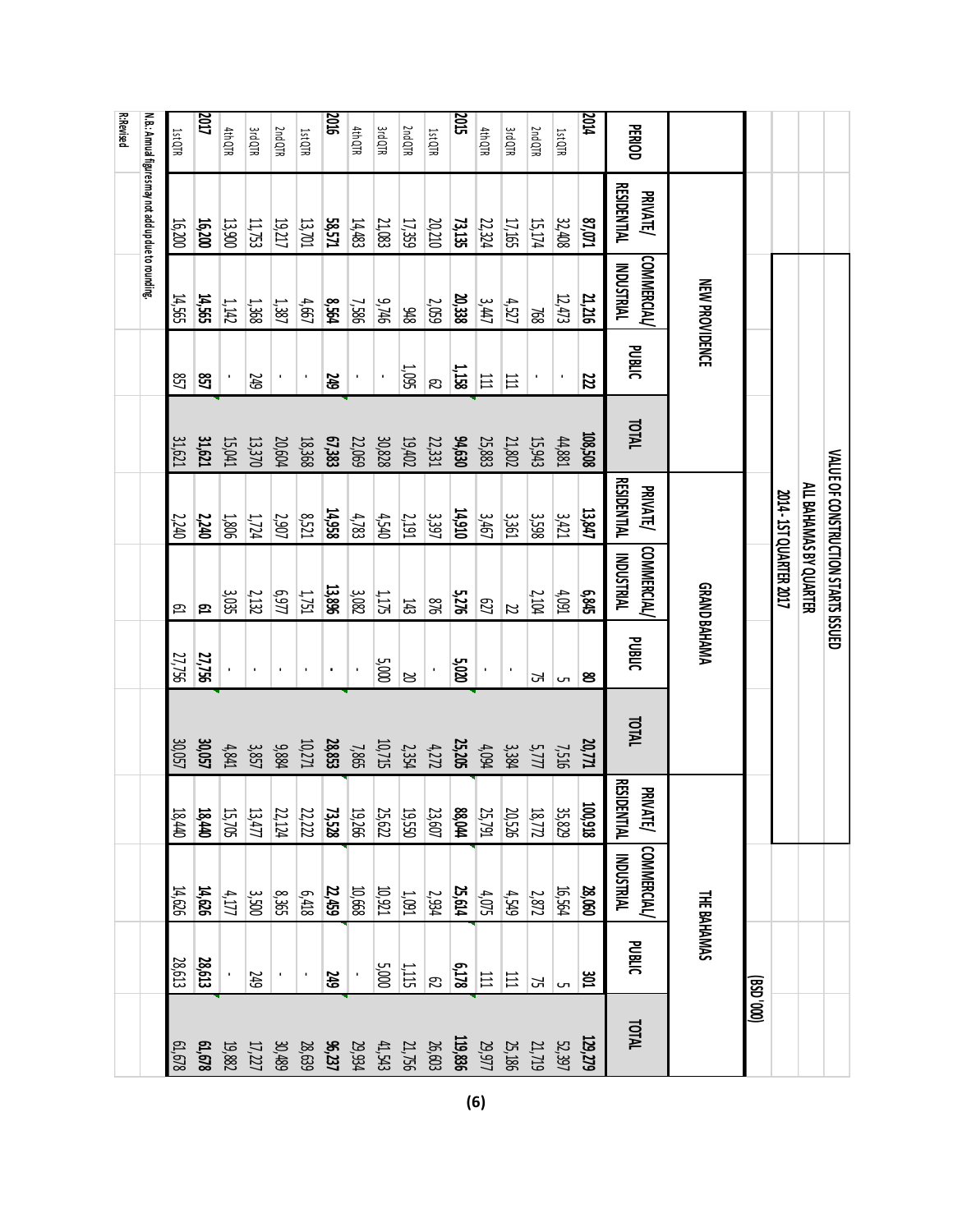|                |                 | NEW PROVIDENCE     |               |                                                                                                                                                                                                                                                                                                                                                                                                                                     |                 | GRAND BAHAMAA |        |              |             | <b>THE BAHAMAS</b>   |        |       |
|----------------|-----------------|--------------------|---------------|-------------------------------------------------------------------------------------------------------------------------------------------------------------------------------------------------------------------------------------------------------------------------------------------------------------------------------------------------------------------------------------------------------------------------------------|-----------------|---------------|--------|--------------|-------------|----------------------|--------|-------|
| PERIOD         | <b>PRIVATE/</b> | <b>COMMERCIAL/</b> | <b>PUBLIC</b> | <b>IDTAL</b>                                                                                                                                                                                                                                                                                                                                                                                                                        | <b>PRIVATE/</b> | COMMERCIAL/   | DUBLIC | TOTAL        | PRIVATE/    | g<br><b>MERCIAL/</b> | PUBLIC | TOTAL |
|                | RESIDENTIAL     | <b>INDUSTRIAL</b>  |               |                                                                                                                                                                                                                                                                                                                                                                                                                                     | RESIDENTIAL     | INDUSTRIAL    |        |              | RESIDENTIAL | 홍<br><b>USTRIAL</b>  |        |       |
| <b>2014</b>    | ឌ               | ೫                  | ≏             | \$9                                                                                                                                                                                                                                                                                                                                                                                                                                 | ន៑              | ង             |        | ខ្ល          | 43          | 146                  | ပာ     | g     |
| 1st QTR        |                 |                    | 0             |                                                                                                                                                                                                                                                                                                                                                                                                                                     |                 | 12            |        | க்           | 13          | 35                   |        | 148   |
| 2nd QTR        | 523             | ង ង                |               | <b>55 mg</b>                                                                                                                                                                                                                                                                                                                                                                                                                        | 34<br>26        | 능             |        |              | <b>SC</b>   | 47                   |        | 148   |
| <b>3rd QTR</b> |                 |                    |               |                                                                                                                                                                                                                                                                                                                                                                                                                                     | 22              | $\infty$      |        | <b>おめは</b>   | ĽД          | 21                   |        |       |
| 4th QTR        | 52              | <b>22 N</b>        |               |                                                                                                                                                                                                                                                                                                                                                                                                                                     | $\overline{z}$  | 능             |        |              | <b>E2</b>   |                      |        |       |
| <b>2015</b>    | ಜ               |                    |               |                                                                                                                                                                                                                                                                                                                                                                                                                                     |                 | ຂ             |        | 142          |             | 43                   |        |       |
| <b>Ist QTR</b> |                 | <b>83</b> 25 23    |               |                                                                                                                                                                                                                                                                                                                                                                                                                                     | <b>8555</b>     | UП            |        |              | ತ ಹಿ        | <b>33455</b>         |        |       |
| <b>2nd QTR</b> | <b>5 8 5</b>    |                    |               |                                                                                                                                                                                                                                                                                                                                                                                                                                     |                 | Z             |        | おおお          | 98          |                      |        |       |
| <b>3rd QTR</b> |                 |                    |               |                                                                                                                                                                                                                                                                                                                                                                                                                                     | 17              | 23            |        |              | 吕           |                      |        |       |
| 4th QTR        | 吕               | Ħ                  |               |                                                                                                                                                                                                                                                                                                                                                                                                                                     |                 | 〓             |        | 53           | 던           |                      |        |       |
| <b>2016</b>    |                 |                    |               |                                                                                                                                                                                                                                                                                                                                                                                                                                     |                 | ஐ             |        | 识            | ទិ          | 158                  |        |       |
| 1st QTR R      | <b>និ</b> ឌី    |                    |               |                                                                                                                                                                                                                                                                                                                                                                                                                                     | 4 したお           | $\sigma$      |        |              | 99          | 24                   |        |       |
| 2nd QTR        |                 | <b>82</b> 22 22 23 |               | $\begin{array}{cccccccccc} \textbf{4} & \textbf{2} & \textbf{5} & \textbf{5} & \textbf{5} & \textbf{5} & \textbf{5} & \textbf{5} & \textbf{5} & \textbf{5} & \textbf{5} & \textbf{5} & \textbf{5} & \textbf{5} & \textbf{5} & \textbf{5} & \textbf{5} & \textbf{5} & \textbf{5} & \textbf{5} & \textbf{5} & \textbf{5} & \textbf{5} & \textbf{5} & \textbf{5} & \textbf{5} & \textbf{5} & \textbf{5} & \textbf{5} & \textbf{5} & \$ |                 | ವ             |        | <b>N H G</b> | Ξ           | 34                   |        |       |
| <b>3rd QTR</b> | 5L              |                    |               |                                                                                                                                                                                                                                                                                                                                                                                                                                     |                 | ಜ             |        |              | 145         | 59                   |        |       |
| 4thQTRR        | ಜ               |                    |               |                                                                                                                                                                                                                                                                                                                                                                                                                                     | 29<br>22        | ص             |        | ξ            | 赵           |                      |        | 145   |
| <b>LTOZ</b>    | జ               | <b>ដ</b>           |               | 급                                                                                                                                                                                                                                                                                                                                                                                                                                   | 4               | ᇹ             |        | ង            | 恴           | జ                    |        | 136   |
| Ist QTR        | 89              | Z                  |               | 111                                                                                                                                                                                                                                                                                                                                                                                                                                 | 14              | 능             |        | 2            | 103         | 32                   |        | 136   |
|                |                 |                    |               |                                                                                                                                                                                                                                                                                                                                                                                                                                     |                 |               |        |              |             |                      |        |       |

**NUMBER OF**

**CONSTRUCTION**

**ALL**

**BAHAMAS BY QUARTER**

 **‐ 1ST**

**QUARTER**

**COMPLETIONS**

**ISSUED**

**N.B.: Annual figures may not add up due to rounding.**

**R: Revised**